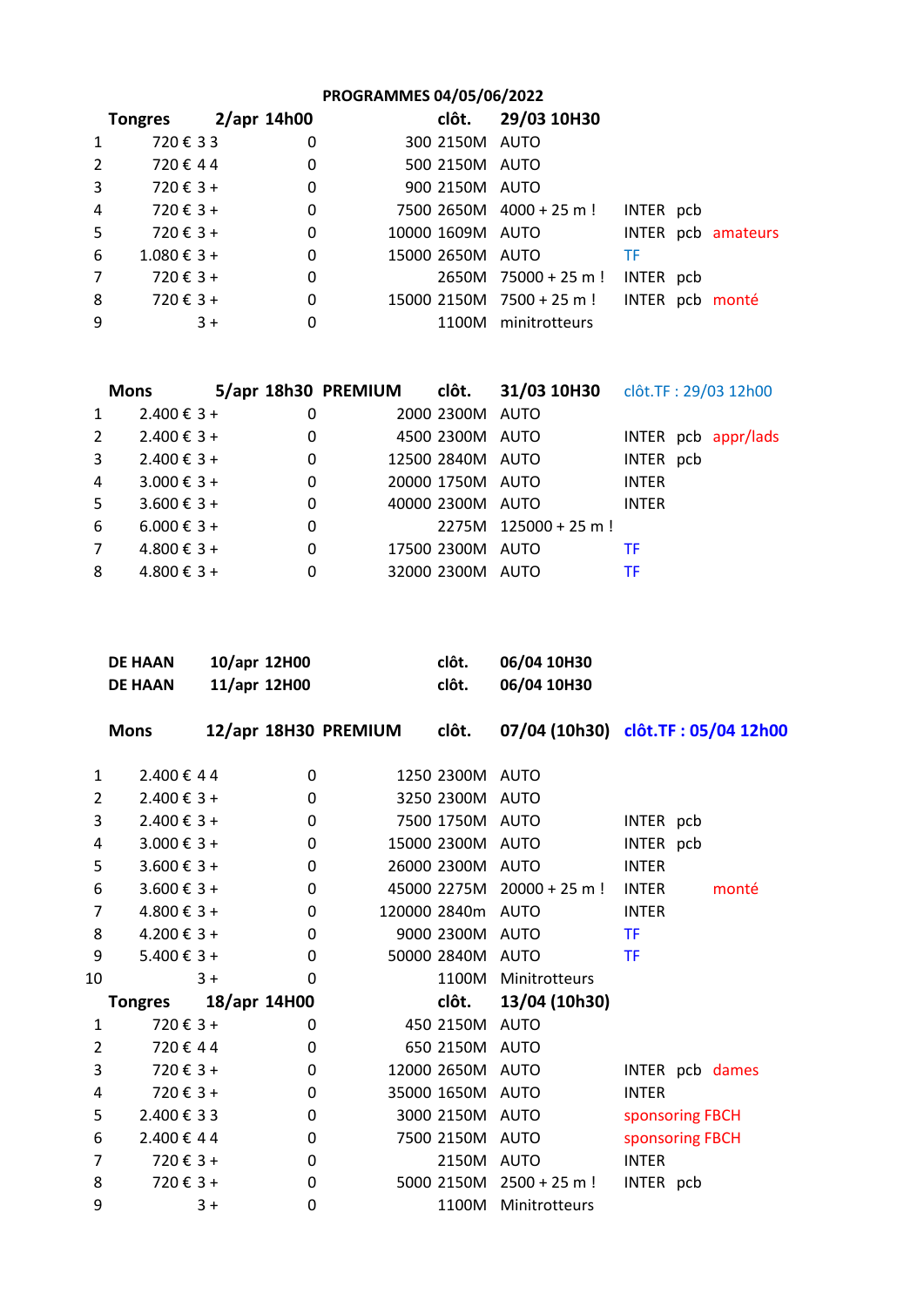|                | <b>Mons</b>              |       |              |                                            |                  | 19/apr 18H30 PREMIUM clôt. 14/04 10H30 clôt.TF:12/04 12h00        |                        |                      |
|----------------|--------------------------|-------|--------------|--------------------------------------------|------------------|-------------------------------------------------------------------|------------------------|----------------------|
| $\mathbf{1}$   | 2.400 € 33               |       | $\mathbf 0$  | 750 2300M AUTO                             |                  |                                                                   |                        |                      |
| 2              | $2.400 € 3 +$            |       | 0            |                                            | 2200 1750M AUTO  |                                                                   |                        |                      |
| 3              | $2.400 € 3 +$            |       | $\mathbf 0$  |                                            | 7500 2840M AUTO  |                                                                   | INTER pcb              |                      |
| $\overline{4}$ | $3.000 \text{ } \in 3 +$ |       | $\mathbf 0$  |                                            | 11000 2300M AUTO |                                                                   |                        | INTER pcb amateurs   |
| 5              | $4.200 \text{ } \in 3 +$ |       | $\mathbf 0$  |                                            | 50000 1750M AUTO |                                                                   | <b>INTER</b>           |                      |
| 6              | $6.000 \text{ } \in 3 +$ |       | $\mathbf 0$  |                                            |                  | 2840M 175000 + 25 m ! INTER                                       |                        |                      |
| $\overline{7}$ | $4.200 \text{€ } 3 +$    |       | 0            |                                            | 15000 2300M AUTO |                                                                   | <b>TF</b>              |                      |
| 8              | $4.800 \text{ } \in 3 +$ |       | $\mathbf{0}$ |                                            |                  | 30000 2300M AUTO                                                  | <b>TF</b>              |                      |
|                |                          |       |              |                                            |                  |                                                                   |                        |                      |
|                | Kuurne $24/apr$ 13H30    |       |              |                                            |                  | clôt. 20/04 (10h30)                                               |                        |                      |
| 1              | $720 € 3 +$              |       | $\mathbf{0}$ |                                            | 1000 1800M AUTO  |                                                                   |                        |                      |
| 2              | $720 € 3 +$              |       | $\mathbf 0$  |                                            | 3000 2300M AUTO  |                                                                   |                        |                      |
| 3              | $840 \text{ } \in 3 +$   |       | 0            |                                            | 5500 2300M AUTO  |                                                                   | INTER pcb              |                      |
| 4              | $960 \text{ } \in 3 +$   |       | $\mathbf 0$  |                                            |                  | 10000 2300M AUTO                                                  | INTER pcb              |                      |
| 5              | $1.200 \text{ € } 3 +$   |       | $\mathbf 0$  |                                            |                  | 130000 2300M AUTO                                                 | <b>INTER</b>           |                      |
| 6              | $1.440 € 4 +$            |       | $\mathbf 0$  |                                            | 8000 2300M AUTO  |                                                                   | <b>TF</b>              |                      |
| $\overline{7}$ | $1.440 \text{ } \in 4 +$ |       | $\mathbf 0$  |                                            | 20000 2300M AUTO |                                                                   | <b>TF</b>              |                      |
| 8              | $1.440 \text{€ } 4 +$    |       | $\mathbf 0$  |                                            | 40000 2300M AUTO |                                                                   | <b>TF</b>              |                      |
| 9              |                          | $3+$  |              |                                            |                  | 1100M Minitrotteurs                                               |                        |                      |
|                |                          |       |              |                                            |                  | Mons 26/apr 18H30 PREMIUM clôt. 21/04 (10h30) clôt.TF:19/04 12H00 |                        |                      |
| $\mathbf{1}$   | $2.400 \text{ € } 3 +$   |       | $\mathbf 0$  |                                            | 1750 2300M AUTO  |                                                                   |                        |                      |
| $\overline{2}$ | $2.400 \text{€ } 3 +$    |       | 0            |                                            |                  | 4500 2300M AUTO                                                   | <b>INTER</b> pcb Dames |                      |
| 3              | $2.400 \text{ € } 3 +$   |       | 0            |                                            |                  | 10000 2300M AUTO                                                  |                        | INTER pcb appr/lads  |
| $\overline{4}$ | $3.000 \text{ } \in 3 +$ |       | $\mathbf 0$  |                                            |                  | 24000 1750M AUTO                                                  | <b>INTER</b>           |                      |
| 5              | $3.600 \text{ } \in 3 +$ |       | $\mathbf 0$  |                                            | 34000 2300M AUTO |                                                                   | <b>INTER</b>           |                      |
| 6              | $4.200 \text{ } \in 3 +$ |       | $\mathbf 0$  |                                            |                  | 60000 2840M AUTO                                                  | <b>INTER</b>           |                      |
| $\overline{7}$ | $4.200 \text{ € } 3 +$   |       | $\mathbf 0$  |                                            | 12500 2840M AUTO |                                                                   | <b>TF</b>              |                      |
| 8              | $5.400 \text{ } \in 3 +$ |       | 0            | 60000 2840M AUTO                           |                  |                                                                   | <b>TF</b>              |                      |
|                |                          |       |              | Waregem 1/mei 14h00 MIXTE clôt 27/04 10H30 |                  |                                                                   |                        |                      |
|                | $1 \quad \blacksquare$   |       |              | 960 € 3 3 0 250 2400M AUTO                 |                  |                                                                   |                        |                      |
| 2              | 960€44                   |       | 0            |                                            | 500 2400M AUTO   |                                                                   |                        |                      |
| 3              | $1.200 \text{ € } 3 +$   |       | 0            |                                            |                  | 4050 1800M AUTO (max 8)                                           |                        | INTER pcb dub.sulky  |
| 4              | $1.560 € 3 +$            |       | 0            |                                            | 7500 1800m AUTO  |                                                                   | <b>TF</b>              |                      |
| 5              | $1.200 \text{ € } 3 +$   |       | 0            |                                            |                  | 12000 1800M AUTO (max 8)                                          |                        | INTER pcb dub.sulky  |
| 6              | 11.400 € 33              |       | 0            |                                            | 2400M AUTO       |                                                                   | <b>Charles Cup</b>     |                      |
| $\overline{7}$ | 11.400 € 44              |       | 0            |                                            | 2400M AUTO       |                                                                   | <b>Charles Cup</b>     |                      |
| 8              | $1.200 \text{€ } 4 +$    |       | 0            |                                            | 20000 2400M AUTO |                                                                   | <b>INTER Amateurs</b>  |                      |
| 9              |                          | $3 +$ | 0€           |                                            |                  | 1100M Minitrotteurs                                               |                        |                      |
|                | <b>Mons</b>              |       | 3/mei 18h30  |                                            | clôt.            | 28/04 10h30                                                       |                        | clôt.TF: 26/04 12H00 |
|                |                          |       |              |                                            |                  |                                                                   |                        |                      |
| 1              | $2.400 € 3 +$            |       | 0€           |                                            | 2000 2300M AUTO  |                                                                   |                        |                      |
| 2              | $2.400 € 3 +$            |       | 0€           |                                            | 5750 2300M AUTO  |                                                                   | INTER pcb              |                      |
| 3              | $3.000 \text{€ } 3 +$    |       | 0€           |                                            | 16000 2840M AUTO |                                                                   | <b>INTER</b>           |                      |
| 4              | $3.600 \text{ € } 3 +$   |       | 0€           |                                            | 30000 2300M AUTO |                                                                   | <b>INTER</b>           |                      |
| 5              | 4.800 € 56               |       | 0€           |                                            | 2300M AUTO       |                                                                   | coupe 5 & 6 ans        |                      |
| 6              | $4.200 \text{€ } 3 +$    |       | 0€           |                                            |                  | 60000 2275M $30000 + 25$ m!                                       | INTER monté            |                      |
| $\overline{7}$ | $4.800 \text{€ } 3 +$    |       | 0€           |                                            | 20000 2300M AUTO |                                                                   | <b>TF</b>              |                      |
|                |                          |       |              |                                            |                  |                                                                   |                        |                      |
| 8              | $5.400 \text{€ } 3 +$    |       | 0€           |                                            | 40000 2300M AUTO |                                                                   | TF.                    |                      |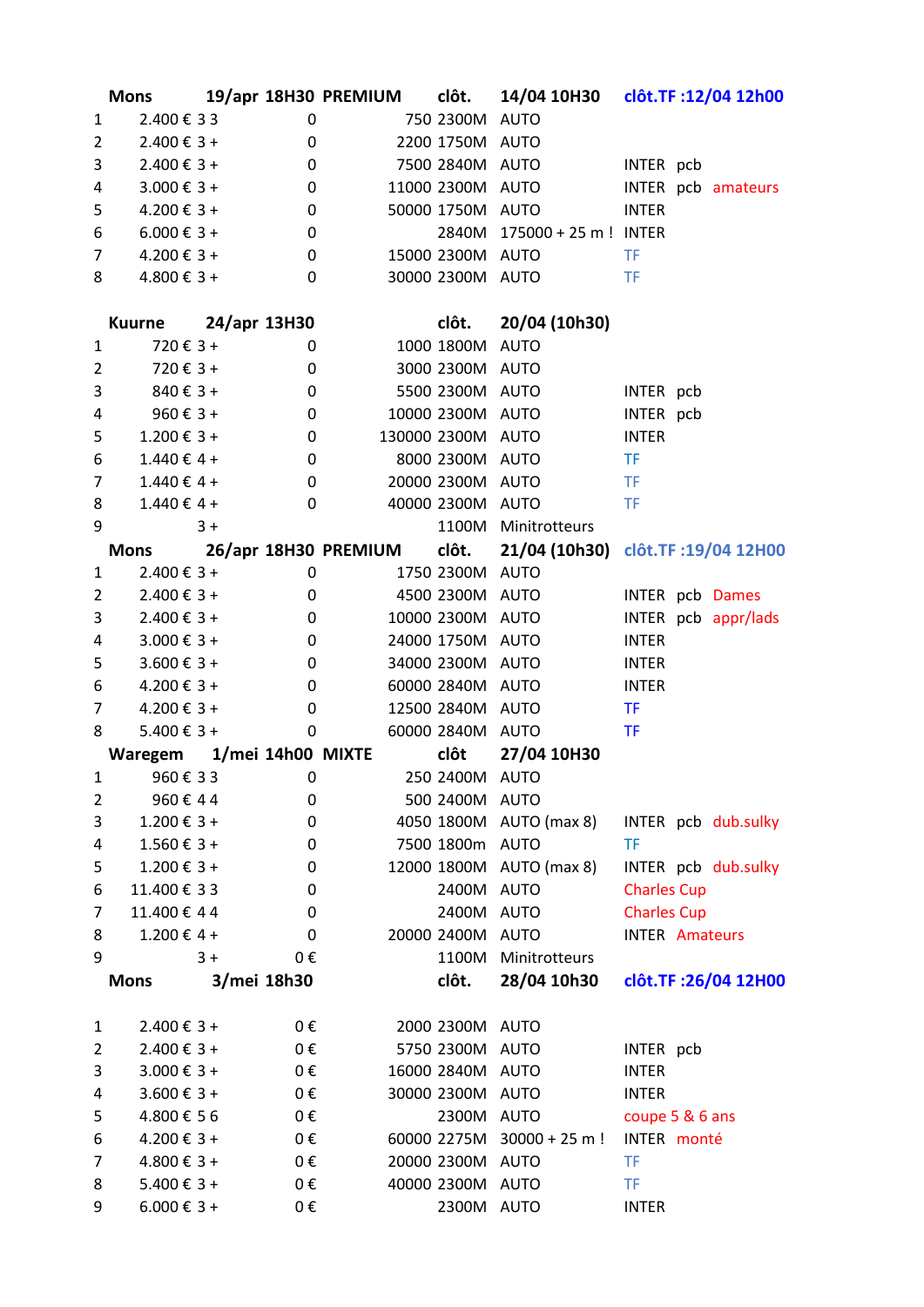|                | <b>Tongres</b>         |      | 7/mei 14H00 | clôt.            | 03/05 10H30                    |                 |                      |
|----------------|------------------------|------|-------------|------------------|--------------------------------|-----------------|----------------------|
| 1              | 720€34                 |      | $0 \in$     | 800 2650M        |                                | $4 a/j + 25 m!$ |                      |
| $2^{\circ}$    | $720 € 3 +$            |      | 0€          | 1500 2150M AUTO  |                                |                 |                      |
| 3              | 720 € 3 +              |      | 0€          | 3500 2150M AUTO  |                                |                 |                      |
| $\overline{4}$ | $720 € 3 +$            |      | 0€          | 7800 2150M AUTO  |                                |                 | INTER pcb appr./lads |
| 5 <sup>5</sup> | 720 € $3 +$            |      | 0€          | 13000 2150M AUTO |                                | INTER pcb       |                      |
| 6              | $1.080 \text{ € } 3 +$ |      | 0€          |                  | $32000$ 2650M $16000 + 25$ m ! | - TF            |                      |
| $7^{\circ}$    | 720 € $3 +$            |      | 0€          |                  | $2650M$ 55000 + 25 m !         | <b>INTER</b>    |                      |
| 8              | $720 € 3 +$            |      | 0€          |                  | $10000$ 2150M $5000 + 25$ m !  |                 | INTER pcb monté      |
| 9              |                        | $3+$ | 0€          | 1100M            | Minitrotteurs                  |                 |                      |

|   | Waregem                  |         | 10/mei 18h30 PREMIUM clôt                                           |                  | 05/05 10h30 |              | clôt.TF: 03/05 12h00 |
|---|--------------------------|---------|---------------------------------------------------------------------|------------------|-------------|--------------|----------------------|
|   |                          |         | (4 premium : TF (4800 €), andere koersen/autres courses : 3000 € !) |                  |             |              |                      |
| 1 | 960 $\epsilon$ 3 +       | 0€      |                                                                     | 550 1800M AUTO   |             |              |                      |
| 2 | 1.560€44                 | 0€      |                                                                     | 3000 2400M AUTO  |             | TF.          |                      |
| 3 | 960 $\epsilon$ 3 +       | $0 \in$ |                                                                     | 5000 2400M AUTO  |             | INTER pcb    |                      |
| 4 | $1.200 \text{ } \in 3 +$ | $0 \in$ |                                                                     | 8000 2400M AUTO  |             | INTER pcb    |                      |
| 5 | $1.200 \text{ € } 3 +$   | 0€      |                                                                     | 11000 2960M AUTO |             | INTER pcb    |                      |
| 6 | $1.560 \text{ } \in 3 +$ | $0 \in$ |                                                                     | 20000 2400M AUTO |             | TF.          | Apprentis/lads       |
|   |                          |         | INTERREG 4 VL+4W+4FR                                                |                  |             |              |                      |
| 7 | $1.560€4+$               | 0€      |                                                                     | 125000 2400M     | AUTO        | <b>INTER</b> |                      |
| 8 | $1.440 \text{ } \in 3 +$ | $0 \in$ |                                                                     | 45000 1800M AUTO |             | <b>INTER</b> |                      |

|                | <b>Mons</b>                |      |          |                  | 17/mei 18H30 PREMIUM clôt. 12/05 10H30 clôt.TF: 10/05 12H00 |              |                    |
|----------------|----------------------------|------|----------|------------------|-------------------------------------------------------------|--------------|--------------------|
| 1              | 2.400 € 44                 |      | 0        | 1250 2300M AUTO  |                                                             |              |                    |
| $\overline{2}$ | $2.400 \text{€ } 3 +$      |      | 0        | 4000 2840M AUTO  |                                                             |              |                    |
| 3              | $2.400 \text{€ } 3 +$      |      | 0        | 8500 1750M AUTO  |                                                             | INTER pcb    |                    |
| 4              | $3.000 \text{ } \in 3 +$   |      | 0        | 15000 2300M AUTO |                                                             |              | INTER pcb amateurs |
| 5              | 4.800 € 33                 |      | $\Omega$ | 2300M AUTO       |                                                             |              | Coupe 3 ans        |
| 6              | $6.000 \text{ } \in 3 +$   |      | $\Omega$ | 1750M AUTO       |                                                             | <b>INTER</b> |                    |
| 7              | $4.200 \text{€ } 3 +$      |      | $\Omega$ | 10000 2300M AUTO |                                                             | <b>TF</b>    |                    |
| 8              | $5.400 \text{ } \in 3 +$   |      | $\Omega$ | 35000 2840M AUTO |                                                             | <b>TF</b>    |                    |
| 9              | 2.400 € 33                 |      | 0        | 1250 2300M AUTO  |                                                             |              |                    |
|                | Waregem 22/mei 14H00 MIXTE |      |          | clôt             | 18/05 10H30                                                 |              |                    |
| 1              | 960€44                     |      | 0        | 900 2400M AUTO   |                                                             |              |                    |
| $\overline{2}$ | 960 $\epsilon$ 3 +         |      | 0        | 6500 2400M AUTO  |                                                             | INTER pcb    |                    |
| 3              | $2.400 \text{ € } 3 +$     |      | $\Omega$ |                  | 3450M 75000 + 25 m ! INTER                                  |              |                    |
|                |                            |      |          |                  | $200000 + 50 m$ !                                           |              |                    |
| 4              | $1.200 \text{€ } 3 +$      |      | 0        | 18000 2400M AUTO |                                                             | <b>INTER</b> |                    |
| 5              | 8.400 € 44                 |      | 0        | 2400M AUTO       |                                                             | Vaderpaarden |                    |
| 6              |                            | $3+$ | 0        | 1100M            | Minitrotteurs                                               |              |                    |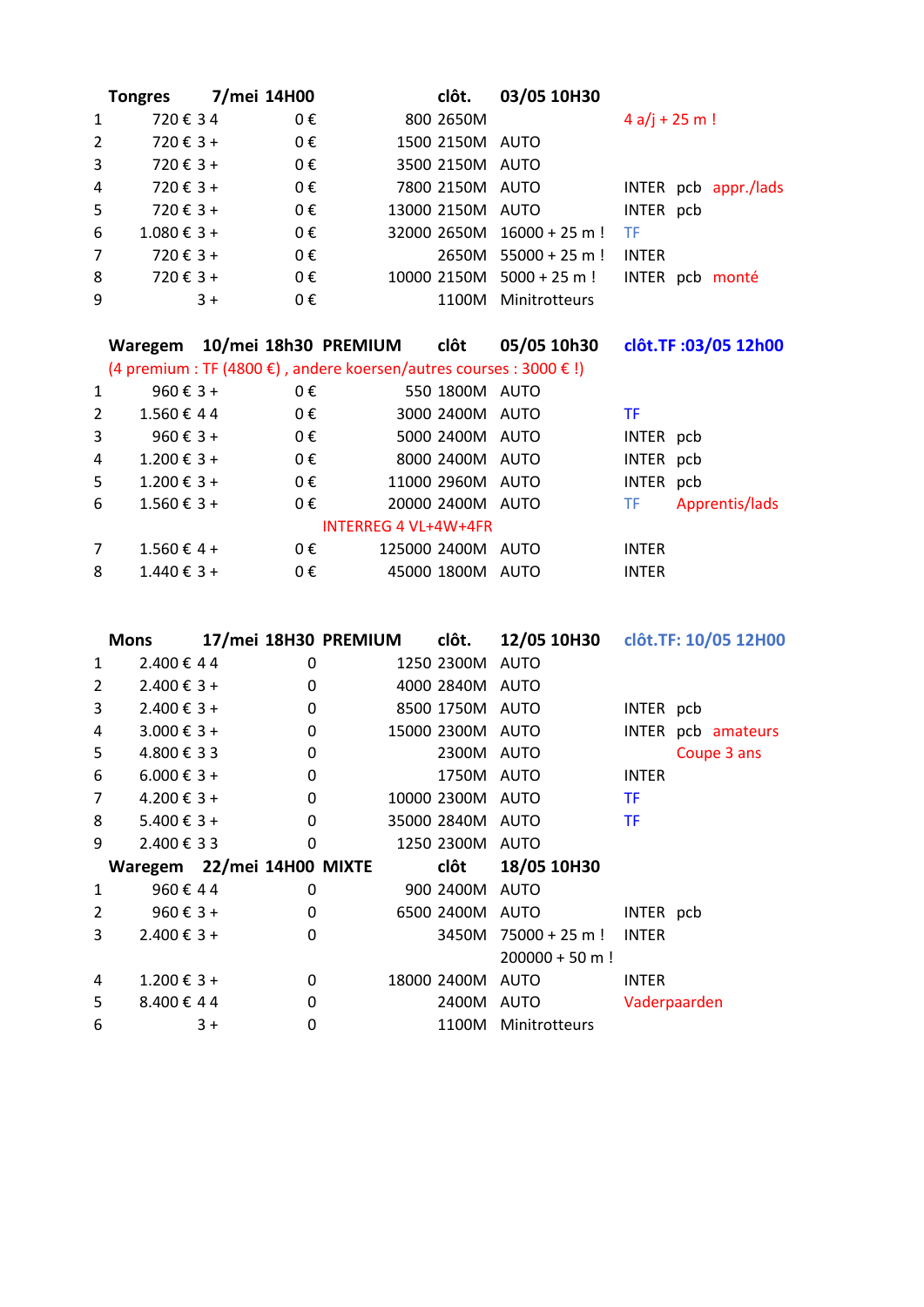|              | <b>Mons</b>              |   |                   | 24/mei 18h30 PREMIUM clôt. 19/05 10H30 clôt.TF: 17/05 12h00 |
|--------------|--------------------------|---|-------------------|-------------------------------------------------------------|
| $\mathbf{1}$ | 2.400 € 33               | 0 | 1250 2300M AUTO   |                                                             |
| $2^{\circ}$  | $2.400 \text{€ } 3 +$    | 0 | 2500 2300M AUTO   |                                                             |
| 3            | $3.000 \text{ } \in 3 +$ | 0 | 12500 2300M AUTO  | INTER pcb appr/lads                                         |
| 4            | $3.600 \text{ € } 3 +$   | 0 | 30000 1750M AUTO  | <b>INTER</b>                                                |
| 5            | $4.800 \text{€ } 3 +$    | 0 | 120000 2300M AUTO | <b>INTER</b>                                                |
| 6            | $2.400 \text{€ } 3 +$    | 0 | 4500 2300M AUTO   | INTER pcb                                                   |
| $7^{\circ}$  | $4.800 \text{€ } 3 +$    | 0 | 25000 2840M AUTO  | <b>TF</b>                                                   |
| 8            | $5.400 \text{€ } 3 +$    | 0 | 55000 2840M AUTO  | <b>TF</b>                                                   |

|                | <b>Tongres</b>           | 28/mei 14h00 |             |                            | clôt.            | 24/05 10h30                   |              |                       |
|----------------|--------------------------|--------------|-------------|----------------------------|------------------|-------------------------------|--------------|-----------------------|
| $\mathbf{1}$   | 720€34                   |              | 0           |                            |                  | 400 2650M 4 A/J + 25 m !      |              |                       |
| $\overline{2}$ | $720 € 3 +$              |              | $\mathbf 0$ |                            | 2000 2150M AUTO  |                               |              |                       |
| 3              | $720 \text{ } \in 3 +$   |              | 0           |                            | 5500 2150M AUTO  |                               | INTER pcb    |                       |
| 4              | $720 \text{ } \in 3 +$   |              | 0           |                            | 9000 1609M AUTO  |                               | INTER pcb    |                       |
| 5              | $720 \text{ } \in 3 +$   |              | 0           |                            | 60000 2150M AUTO |                               | <b>INTER</b> | amateurs              |
| 6              | $720 \text{ } \in 3 +$   |              | $\Omega$    |                            | 1609M AUTO       |                               | <b>INTER</b> |                       |
| $\overline{7}$ | $720 \text{ } \in 3 +$   |              |             |                            |                  | 15000 2650M 7500 + 25 m !     | INTER pcb    |                       |
| 8              | $720 \text{ } \in 3 +$   |              | $\Omega$    |                            | 22500 2650M AUTO |                               | <b>INTER</b> |                       |
|                | Waregem 29/mei 14h00     |              |             |                            | clôt.            | 25/05 10h30                   |              |                       |
| $\mathbf 1$    | 960€33                   |              | $\Omega$    |                            | 500 1800M AUTO   |                               |              |                       |
| $\overline{2}$ | 960 $\xi$ 3+             |              | $\mathbf 0$ |                            | 1000 1800M AUTO  |                               |              |                       |
| 3              | $1.200 \text{ € } 3 +$   |              | 0           |                            | 3000 1800M AUTO  |                               |              |                       |
| 4              | $1.440 \t{£} 3 +$        |              | 0           |                            | 6000 2960M AUTO  |                               | <b>TF</b>    |                       |
| 5              | $1.200 \text{ € } 3 +$   |              | $\Omega$    |                            | 12500 2400M AUTO |                               |              | <b>INTER</b> amateurs |
| 6              | $1.440 \text{ } \in 3 +$ |              | 0           |                            | 25000 2400M AUTO |                               | <b>INTER</b> |                       |
| $\overline{7}$ | $1.800 \text{ } \in 3 +$ |              | $\mathbf 0$ |                            | 60000 1800M AUTO |                               | <b>INTER</b> |                       |
| 8              | $1.440 \t{£} 3 +$        |              | $\mathbf 0$ |                            |                  | $30000$ 2350M $15000 + 25$ m! |              | INTER monté           |
| 9              |                          | $3+$         | 0           |                            |                  | 1100M Minitrotteurs           |              |                       |
|                | <b>Mons</b>              |              |             | 31/mei 18H30 PREMIUM Clôt. |                  | 27/05 10H30                   |              | clôt.TF:24/05 12H00   |
| $\mathbf{1}$   | $2.400 \t{€} 3 +$        |              | 0           |                            | 5000 2300M AUTO  |                               | INTER pcb    |                       |
| $\overline{2}$ | $2.400 \t{€} 3 +$        |              | $\mathbf 0$ |                            | 9000 2300M AUTO  |                               | INTER pcb    |                       |
| 3              | $2.400 \t{€} 3 +$        |              | 0           |                            |                  | 12000 2275M 6000 + 25 m !     |              | INTER monté           |
| 4              | $3.000 \text{ } \in 3 +$ |              | 0           |                            | 18000 2840M AUTO |                               | <b>INTER</b> |                       |
| 5              | $4.200 \text{ } \in 3 +$ |              | 0           |                            | 50000 2300M AUTO |                               | <b>INTER</b> |                       |
| 6              | $6.000 \text{ } \in 3 +$ |              | $\mathbf 0$ |                            |                  | 2840M 150000 + 25 m ! INTER   |              |                       |
| $\overline{7}$ | $4.200 \text{ € } 3 +$   |              | 0           |                            | 12500 2300M AUTO |                               | TF           |                       |
| 8              | $4.800 \text{€ } 3 +$    |              | $\mathbf 0$ |                            | 35000 1750M AUTO |                               | <b>TF</b>    |                       |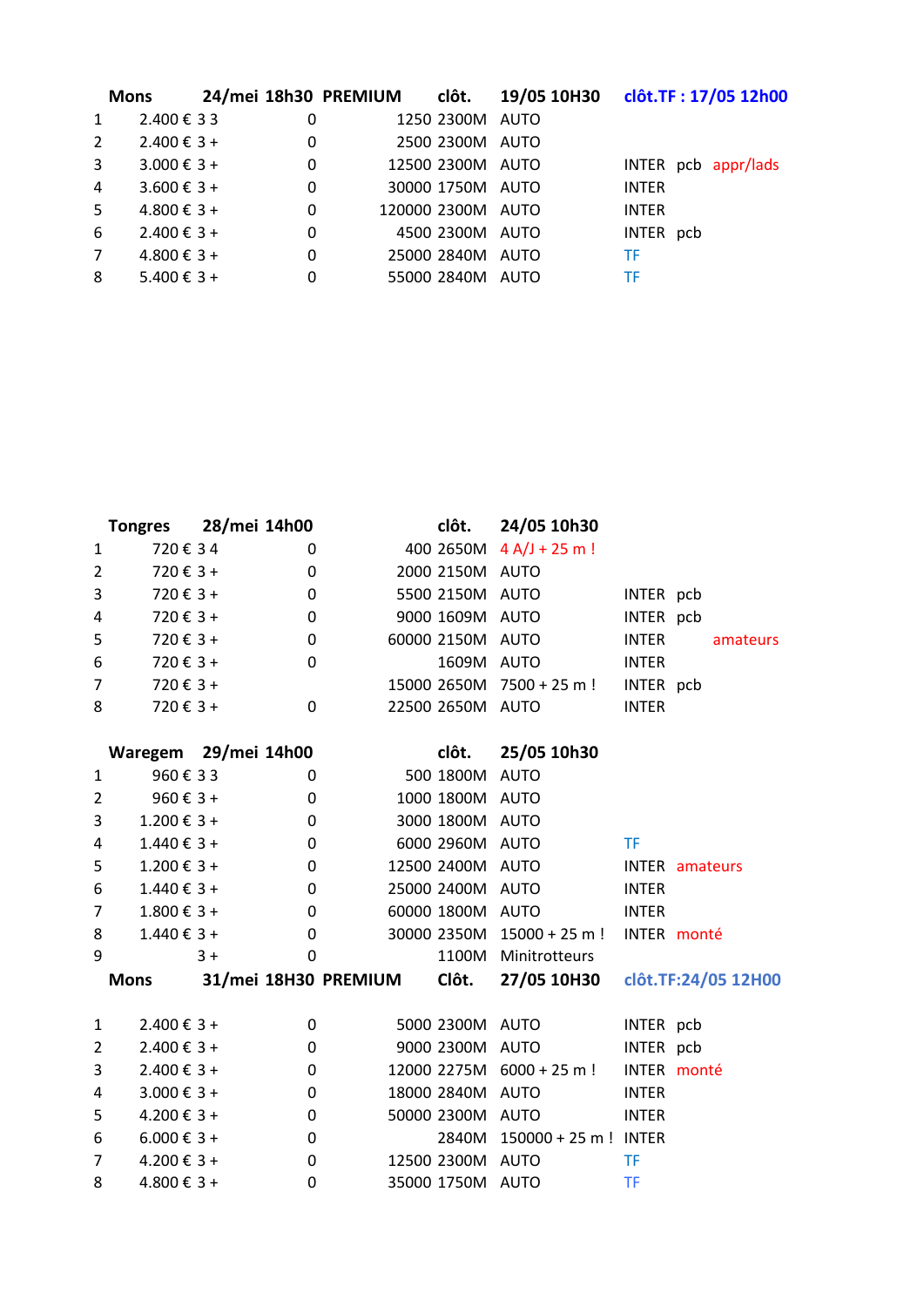| 1              | 960€44                   |                                                                    | 1200 2400M AUTO   |                                      |              |                        |
|----------------|--------------------------|--------------------------------------------------------------------|-------------------|--------------------------------------|--------------|------------------------|
| $\overline{2}$ | $1.200 \text{ € } 3 +$   | $\mathbf 0$                                                        | 2500 2400M AUTO   |                                      |              |                        |
| 3              | $1.440 \t{£} 3 +$        | $\mathbf 0$                                                        | 7500 2400M AUTO   |                                      |              | INTER pcb amateurs     |
| 4              | $1.560 € 3 +$            | $\mathbf 0$                                                        | 25000 2960M AUTO  |                                      | TF           |                        |
| 5              | $1.440 \t{£} 3 +$        | 0                                                                  |                   | 2350M 25000 + 25 m ! INTER           |              | monté                  |
|                |                          |                                                                    |                   | $100000 + 50 m!$                     |              |                        |
|                | <b>Tongres</b>           | 6/jun 14H00                                                        |                   | Clôt.01/06 10H30                     |              |                        |
|                |                          |                                                                    |                   |                                      |              |                        |
| 1              | 720€34                   | 0                                                                  | 600 2150M AUTO    |                                      |              |                        |
| $\overline{2}$ | $720 € 3 +$              | 0                                                                  | 1200 2150M AUTO   |                                      |              |                        |
| 3              | $720 € 3 +$              | $\mathbf 0$                                                        | 5500 1609M AUTO   |                                      |              | INTER pcb dames        |
| 4              | 720€3+                   | $\mathbf 0$                                                        |                   | 18000 2650M 9000 + 25 m !            | <b>INTER</b> |                        |
| 5              | 2.400 € 56               | $\mathbf 0$                                                        | 20000 2150M AUTO  |                                      |              | sponsoring FBCH        |
| 6              | 23.400 € 34              | $\pmb{0}$                                                          |                   | $2650M$ 4 A/J + 25 m !               |              | <b>Charles Cup</b>     |
| $\overline{7}$ | $720 \text{ } \in 3 +$   | 0                                                                  |                   | 2650M 110000 + 25 m!                 |              |                        |
| 8              | 720 € $3 +$              | $\pmb{0}$                                                          |                   | 50000 2150M 25000 + 25 m!            | <b>INTER</b> |                        |
| 9              | $3+$                     | $\Omega$                                                           |                   | 1100M Minitrotteurs                  |              |                        |
|                | <b>Mons</b>              | 14/jun 19H40                                                       |                   | Clôt.09/06 10H30 clôt.TF:07/06 12H00 |              |                        |
|                |                          |                                                                    |                   |                                      |              |                        |
| 1              | 2.400 € 34               | 0                                                                  | 1500 2300M AUTO   |                                      |              |                        |
| $\overline{2}$ | $2.400 € 3 +$            | $\pmb{0}$                                                          | 3500 1750M AUTO   |                                      |              |                        |
| 3              | $3.000 \text{€ } 3 +$    | $\mathbf 0$                                                        | 15000 2300M AUTO  |                                      | INTER pcb    |                        |
| 4              | $3.600 \text{ } \in 3 +$ | 0                                                                  | 32000 2300M AUTO  |                                      | <b>INTER</b> |                        |
| 5              | $4.200 \text{ € } 3 +$   | $\mathbf 0$                                                        | 55000 2300M AUTO  |                                      | <b>INTER</b> | amateurs               |
| 6              | $5.400 \text{€ } 3 +$    | $\mathbf 0$                                                        | 120000 2840M AUTO |                                      | <b>INTER</b> |                        |
| $\overline{7}$ | $4.800 \text{€ } 3 +$    | $\mathbf 0$                                                        | 25000 2300M AUTO  |                                      | TF.          |                        |
| 8              | $5.400 \text{ € } 3 +$   | $\mathbf 0$                                                        | 45000 2300M AUTO  |                                      | <b>TF</b>    |                        |
| 9              | $2.400 \t€ 3 +$          | 0                                                                  | 9000 2840M AUTO   |                                      | INTER pcb    |                        |
|                |                          | Waregem 19/jun 14h00 MIXTE                                         |                   | Clôt. 15/06 10H30                    |              |                        |
|                |                          |                                                                    |                   |                                      |              |                        |
| $\mathbf{1}$   | $1.200 \text{ € } 3 +$   | 0                                                                  | 10000 1800M AUTO  |                                      |              | INTER ap/lad 1ste rij  |
| 2              | $1.440 \t{£} 3 +$        | 0                                                                  | 12500 2400M AUTO  |                                      | TF           |                        |
| 3              | $1.440 \t{£} 3 +$        | $\mathbf 0$                                                        | 21000 1800M AUTO  |                                      | <b>INTER</b> |                        |
| 4              | $1.200 \text{ € } 3 +$   | $\pmb{0}$                                                          | 5000 2400M AUTO   |                                      | INTER pcb    |                        |
| 5              | 8.400 € 44               | 0                                                                  | 2400M AUTO        |                                      |              | vaderpaarden/géniteurs |
|                |                          |                                                                    |                   |                                      |              |                        |
|                |                          |                                                                    |                   |                                      |              |                        |
|                | <b>Tongres</b>           | 22/jun 18H30 PREMIUM clôt. 17/06 10H30                             |                   |                                      |              |                        |
|                |                          | (courses premium TF : 4800 €, courses normales premium : 3000 € !) |                   |                                      |              |                        |
| 1              | 720€3+                   | 0                                                                  | 2250 2150M AUTO   |                                      |              |                        |
| 2              | $1.080 \text{ € } 4 +$   | 0                                                                  | 5000 2150M AUTO   |                                      | TF           |                        |
| 3              | $720 \text{ } \in 3 +$   | 0                                                                  | 12000 2150M AUTO  |                                      |              | INTER pcb appr/lads    |
| 4              | $720 \text{ } \in 3 +$   | 0                                                                  | 20000 2650M AUTO  |                                      | <b>INTER</b> |                        |
| 5              | $720 \text{ } \in 3 +$   | $\pmb{0}$                                                          | 120000 2650M AUTO |                                      | <b>INTER</b> |                        |
| 6              | $1.080 € 3 +$            | 0                                                                  |                   | 30000 2650M 15000 + 25 m!            | <b>TF</b>    |                        |
| 7              | $720 \text{ } \in 3 +$   | $\pmb{0}$                                                          | 2150M AUTO        |                                      | <b>INTER</b> |                        |
| 8              | 720€33                   | 0                                                                  | 1000 1609M AUTO   |                                      |              |                        |
|                |                          |                                                                    |                   |                                      |              |                        |
|                |                          |                                                                    |                   |                                      |              |                        |

**Waregem 5/jun 14H00 MIXTE Clôt.31/05 10H30**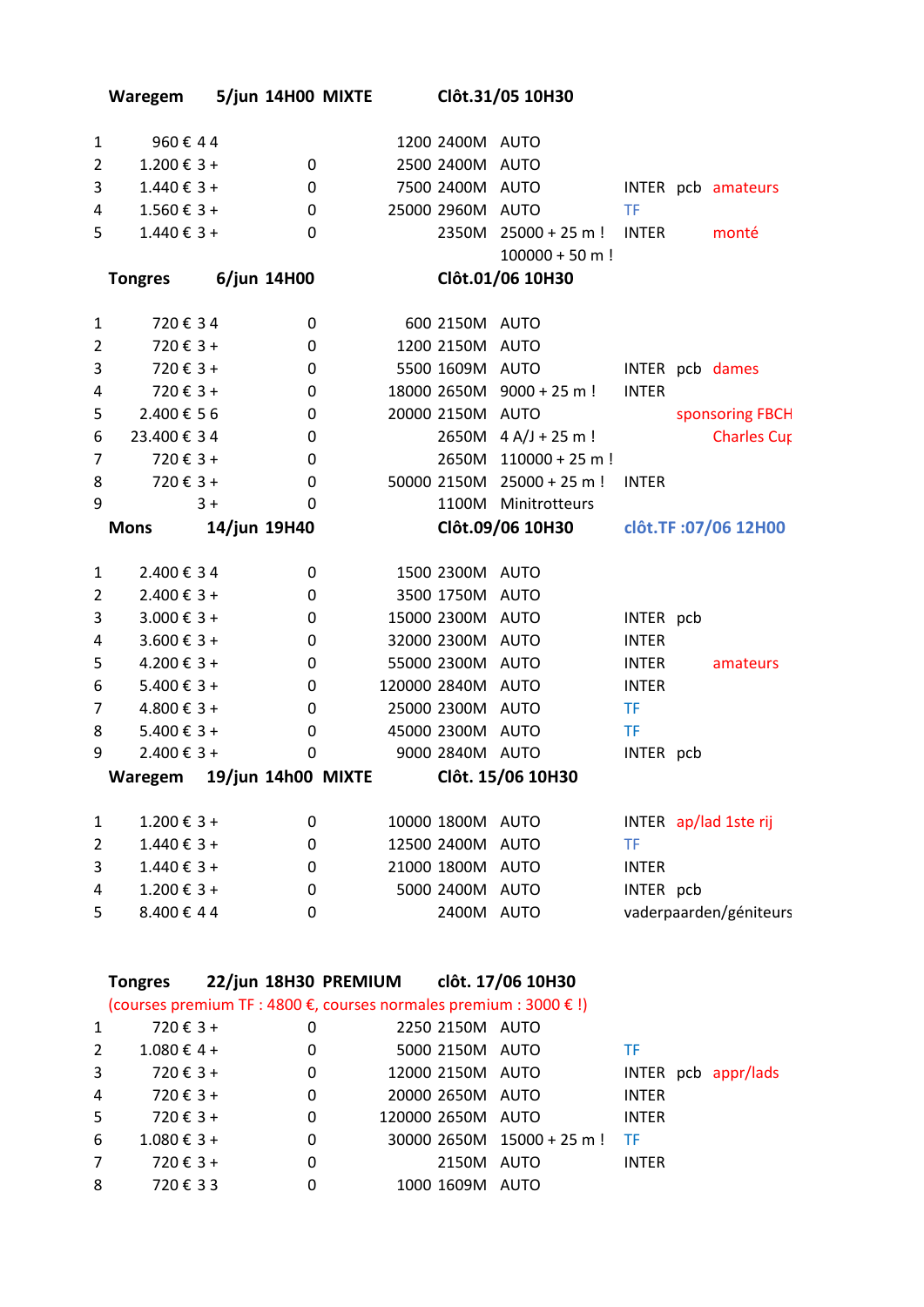|                |                          |      |              |                                                                    |                  | Waregem 26/jun 18h30 PREMIUM clôt. 22/06 10H30 |                    | clôt.TF: 20/06 12H00      |
|----------------|--------------------------|------|--------------|--------------------------------------------------------------------|------------------|------------------------------------------------|--------------------|---------------------------|
|                |                          |      |              | (courses premium TF : 4800 €, courses normales premium : 3000 € !) |                  |                                                |                    |                           |
| 1              | $1.200 \text{ € } 3 +$   |      | $\Omega$     |                                                                    | 1800 2400M AUTO  |                                                |                    |                           |
| $\overline{2}$ | $1.560 \text{ } \in 3 +$ |      | $\mathbf{0}$ |                                                                    | 7500 2960M AUTO  |                                                | <b>TF</b>          |                           |
| 3              | $1.200 \text{ € } 3 +$   |      | $\mathbf{0}$ |                                                                    |                  | 9000 1800M AUTO                                |                    | <b>INTER</b> Double sulky |
| 4              | $1.440 \text{ } \in 3 +$ |      | $\mathbf{0}$ |                                                                    | 45000 2400M AUTO |                                                | <b>INTER</b>       |                           |
| 5              | $2.400 \t{€} 3 +$        |      | $\mathbf 0$  |                                                                    |                  | 2960M 150000 + 25 m ! INTER                    |                    |                           |
| 6              | 11.400 € 33              |      |              |                                                                    |                  | 0 ANNULE/AFGELAST ! (ostende 04/07)            | <b>Charles Cup</b> |                           |
| $\overline{7}$ | $1.200 \text{ € } 3 +$   |      | $\mathbf 0$  |                                                                    |                  | 5500 2400M AUTO                                |                    | INTER pcb appr./lads      |
| 8              | $1.440 \t{£} 3 +$        |      | $\mathbf{0}$ |                                                                    | 20000 2400M AUTO |                                                | <b>TF</b>          |                           |
| 9              | $1.200 \text{ € } 3 +$   |      | $\mathbf{0}$ |                                                                    | 4000 2400M AUTO  |                                                |                    |                           |
| 9              |                          | $3+$ | $\Omega$     |                                                                    |                  | 1100M Minitrotters                             |                    |                           |
|                | <b>Tongres</b>           |      |              | 30/jun 12H00 PREMIUM clôt. 27/06 10H30                             |                  |                                                |                    |                           |
|                |                          |      |              | (courses premium TF : 4800 €, courses normales premium : 3000 € !) |                  |                                                |                    |                           |
| $\mathbf{1}$   | 720€34                   |      | 0            |                                                                    | 500 2150M AUTO   |                                                |                    |                           |
| 2              | 720 € 4 +                |      | $\Omega$     |                                                                    | 3000 2150M AUTO  |                                                |                    |                           |
| 3              | $720 € 3 +$              |      | $\mathbf{0}$ |                                                                    | 6000 2150M AUTO  |                                                | INTER pcb          |                           |
| 4              | $720 € 3 +$              |      | $\mathbf{0}$ |                                                                    | 23000 2150M AUTO |                                                | <b>INTER</b>       | amateurs                  |
| 5              | $1.080 € 3 +$            |      | $\mathbf 0$  |                                                                    |                  | $9000$ 2650M $4500 + 25$ m !                   | <b>TF</b>          |                           |
| 6              | $720 \text{ } \in 3 +$   |      | $\mathbf{0}$ |                                                                    | 36000 2650M AUTO |                                                | <b>TF</b>          |                           |
| 7              | $720 \text{ } \in 3 +$   |      | $\mathbf{0}$ |                                                                    | 14000 2150M AUTO |                                                | INTER pcb          |                           |
| 8              | 720 € $3 +$              |      | 0            |                                                                    |                  | 25000 2150M 12500 + 25 m !                     | <b>INTER</b>       | monté                     |